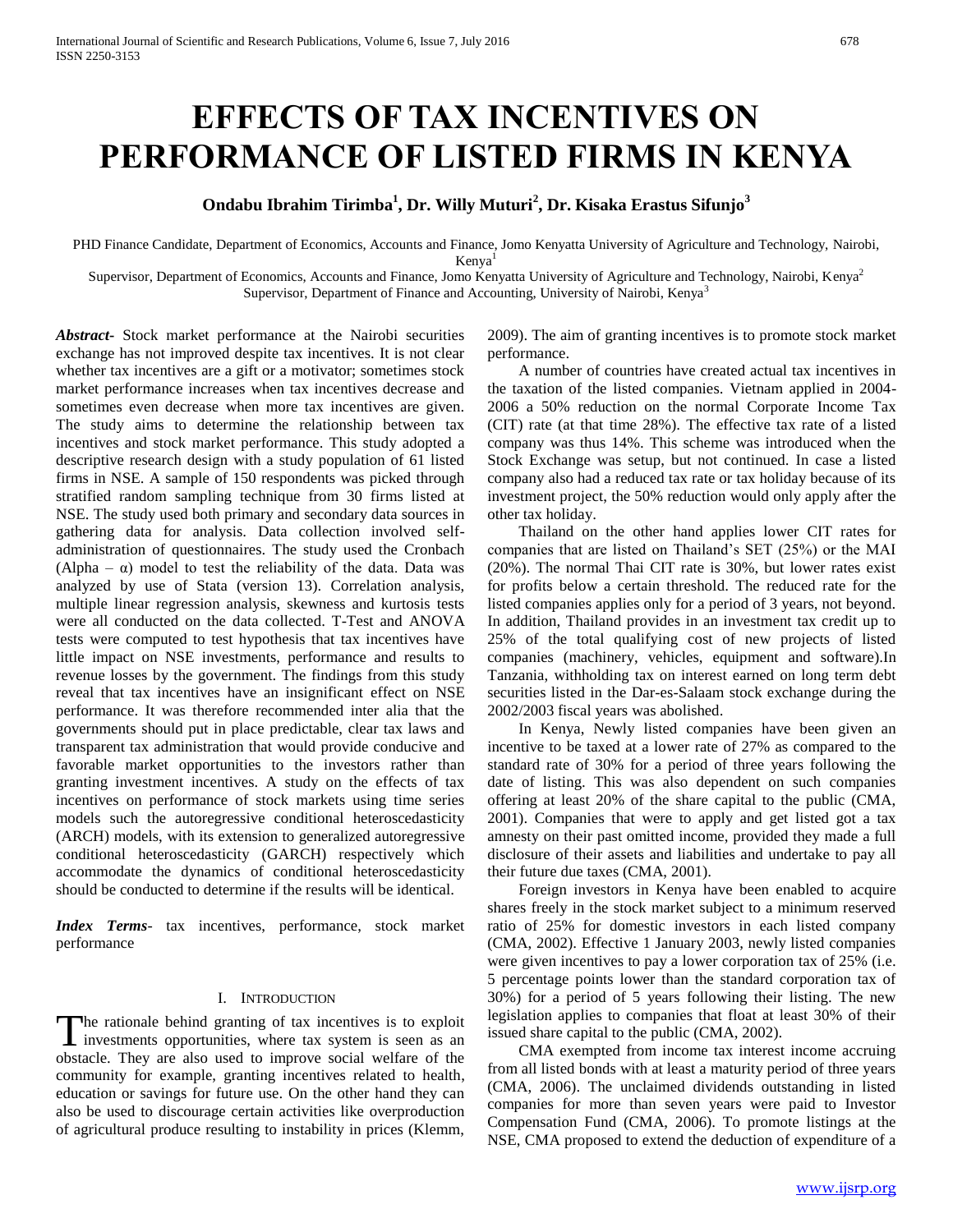capital nature incurred by a company on legal costs, and other incidental expenses while being processed for listing without raising additional capital (CMA, 2006). As an incentive to encourage more investors at the Nairobi Stock Exchange, CMA proposed that newly listed companies pay corporation tax at a lower rate of 20%, for a period of 5 years, provided these companies offer at least 40% of their shares to the Kenyan public (CMA, 2006).

 Ideally, the policy maker will want to verify if it is necessary to grant tax incentives to an investor, or if the investor would also carry out the investment without such tax incentives. From a perspective of fiscal revenue, granting tax incentives to listed companies that would also list without such tax incentives actually simply constitutes windfall profits for the shareholders. It is expected that investment perceptions dilute the relationship between investment incentives and performance since perceptions are thought to be important determinants of investors' behaviour than incentives.

 To date, the Government of Kenya has implemented no less than 20 fiscal and tax incentive measures to address impediments to market growth. In addition, relevant institutional and market infrastructure reforms have been initiated to enable capital markets play a significant role in economic growth (CMA, 2002). Despite all this, KRA (2009) reported out through an estimate that about Kshs 220.8 billion was lost between the years 2003-2009 towards granting of investment incentives whose results remain grey

 Despite the uncertainty of tax incentives' importance on performance of stock markets, studies on this field in Kenya have not been holistically conducted to separate doubts from the commonly known truths. It matters that whenever the government is giving tax incentives and those incentives are not improving performance, then the government is wasting public resources. The study sought to answer the question on whether tax incentives provided at NSE are a gift or a motivator.

#### II. LITERATURE REVIEW

 Tax reductions and tax exemptions are the main tax incentives provided to investors' in order to motivate them to list at NSE. A company that lists its shares at the Nairobi Stock Exchange benefits from incentive tax rates as follows: where a company has 20% of its issued shares listed corporation tax is levied at 27% for the first 3 years; where a company has 30% of its issued shares listed corporation tax is levied at 25% for the first 5 years and where a company has 40% of its issued shares listed corporation tax is levied at 20% for the first 5 years (CMA, 2005).

 Registered venture capital funds have been accorded major tax incentives including tax holidays of up to ten years on the funds income (CMA, 1997/98). There has been reduction of withholding tax applicable to dividend income arising from investment on listed securities for both local and foreign investors; the foreign rate has been fixed as 10% while the local rates have moved from 10% to 7.5% to 5% (CMA, 1997). Stamp duty and value added tax on the transfer of listed securities were exempted (CMA, 1995), Costs of IPOs were made tax deductible (CMA, 1995) and the 7.5 % Capital Gains Tax introduced in 1975 were suspended (CMA, 1985).

From a perspective of fiscal revenue, granting tax incentives to listed companies that would also list without such tax incentives actually simply constitutes windfall profits for the shareholders (KRA, 2009). Sometimes developing countries want to compensate with low tax rates for a country's lack of fundamental production factors such as skilled labor, infrastructure or commodities (KRA, 2009). However, studies show that in most cases that gap is too wide anyway (OECD, 2002).

 Hassett and Hubbard (2002) provide a good review of the literature on the effectiveness of tax policy, in general, and tax incentives, in particular, in promoting investments. They find that tax policy affects investment with a 1.0 percent increase in the user cost of capital lowering investment by 0.5–1.0 percent (for an elasticity of  $-0.5$  to  $-1.0$ ). This analysis is based on microeconomic data from firms. Macroeconomic data, by contrast, provide little evidence that tax policy affects investment (Hassett and Hubbard, 2002). But this conclusion is likely due to measurement errors in macroeconomic data, inter-asset reallocation of capital, and simultaneity, which make it difficult to draw causal links or make correct attributions using macroeconomic data (Hassett and Hubbard, 2002). Taxes increase the user cost of capital, so any uniform reduction in that cost should encourage capital investment. But targeted incentives are unlikely to broadly reduce the cost of capital.

 Most investment incentives focus on investments in equipment, creating inter-asset distortions between types of capital. These distortions could outweigh the benefits of such incentives, with the net result being that the incentives attract weaker investment (Hassett and Hubbard, 2002). These findings are similar to those of Noble and White (2012) who found out from Zimbabwe and Zambia stock exchange markets that incentives act as more of a gift than a motivator. Economic growth is higher in countries that invest more in equipment, mainly because workers learn better skills by operating different kinds of equipment. Thus equipment subsidies are good for growth because they generate positive externalities. Investment incentives do not work for many firms that face finance constraints and cannot grow to take advantage of tax incentives (Noble and White, 2012).

 Though Hasset and Hubbard (2002) find that tax policy has little effect on investment when macroeconomic data are used, there is evidence that taxes affect the volume and location of FDI. Extensive research indicates that FDI is sensitive to taxation in host countries (Hines, 1997).

 Grubert and Mutti (2000) used data from the Bureau of Economic Analysis (BEA) to study why investors decide to locate in certain countries. The researchers studied FDI in 47 countries including developing countries. They find that investments oriented toward domestic markets were less sensitive to changes in tax incentives, while export-oriented investments were more sensitive. Also using BEA data, Desai, Foley and Hines (2006) concluded that U.S.-based multinational corporations in countries with a 10 percent higher indirect tax rate had 7.1 percent less assets (physical investments). Moreover, in countries with a 10 percent higher corporate income tax rates, such corporations have 6.6 percent less assets. This study found significance in that more than half of the 55 countries with inbound investments were developing countries.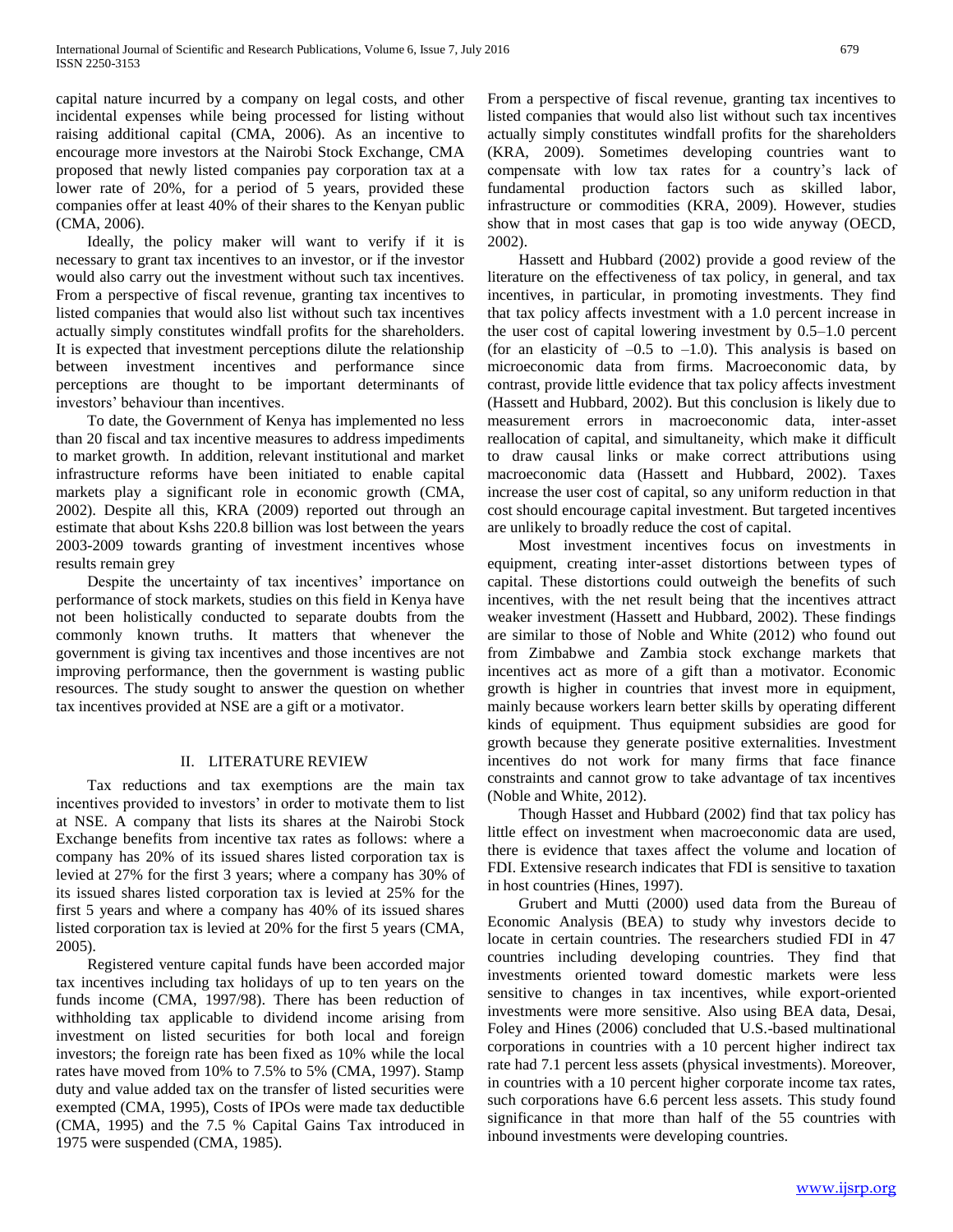There is a significant vacuum in the literature on econometric studies regarding the efficacy of investment incentives in developing countries (Grubert and Murt, 2000). Although the literature concludes that tax rates matter a lot for FDI, this conclusion cannot be extended to non-OECD countries (Desai, Foley and Hines).

 To address this shortcoming in the literature, the World Bank Group's Investment Climate Advisory Services undertook a series of econometric studies to determine how taxation affects FDI in developing countries. Investor surveys were also conducted to provide richer, disaggregated data. In addition, the International Monetary Fund (IMF) conducted a study on how corporate tax rates and tax incentives affected FDI in 40 Latin American, Caribbean, and African countries during 1985–2004 (OECD, 2002). The studies had findings similar to those of the OECD studies: FDI was affected by tax rates, with a 10 percentage point increase in the corporate income tax rate lowering FDI by 0.45 percentage point of GDP. The studies also found that extending tax holidays by 10 years increased FDI by 1 percentage point of GDP. Still, these numbers were small relative to those for OECD countries. Based on such experiences, the OECD concluded that a low tax burden cannot compensate for a generally weak or unattractive FDI environment (OECD, 2002) Rolfe and White (1991) found that tax holidays had a small effect on FDI, tax holidays and import duty exemptions were unlikely to attract FDI if non-tax factors were favorable. Morisset and Pirnia (2001) neither support this conclusion, stating, that incentives will generally neither make up for serious deficiencies in the investment environment nor generate the desired externalities. The Investment Climate Advisory pursued this line of research to show the econometric evidence behind it. The average response was much more pronounced in countries with good investment climates (Morriset and Pirnia, 2001). For example, having an METR of 20 percent instead of 40 percent raises FDI by 1 percent of GDP for countries ranked in the bottom half in terms of investment climate—while the same difference in METR had an effect eight times greater for countries in the top half. This finding implied that tax incentives were far less effective in weaker investment climates than in stronger ones. This observation was tested against the Global Competitiveness indicators, Index of Economic Freedom, and Heritage Foundation indicators of a good investment climate. Fiscal policy diverges across most of these indicators suggested that the investment climate is a critical precondition before fiscal policy can effectively encourage investment (Morriset and Pirnia, 2001).

 Musyoka (2012) conducted a study to establish the relationship between tax incentives and foreign direct investments. The researcher used data for investments incentives, trade related incentives, import duty exemption and FDI inflows for a ten years period. Mean, mode and median were calculated to measure dispersion while correlation and regression analysis were calculated to establish the relationship between the dependent and independent variables. The results concluded that tax incentives lead to revenue losses by the government. Contrary to popular belief, research shows that, in general, tax incentives were not often very effective in attracting foreign direct investment (FDI).

Githaiga (2013) studied the impact of tax incentives on FDI inflows of firms listed at the NSE. The study involved collection of a time series data on investments and tax incentives from a sample of 10 firms listed at the NSE between years 2008 – 2011. The data was mainly from secondary sources, most attention being focused on annual reports and audited financial statements of the sampled firms. Correlation analysis was carried out on. The results were then analyzed to arrive at a conclusion on whether tax incentives had any impact in attracting FDI inflows in firms operating at the NSE. The results of the study revealed a strong relationship between wear and tear allowances and FDI inflows. Industrial Building Deductions and Investments Deductions had no significant relationship with FDI inflows. Despite strong relationship between Wear and tear allowances and FDI, further analysis on percentage change in FDI inflows across the study period showed that the Impact of tax incentives on FDI inflows was insignificant (Githaiga, 2013). This is a clear indicator that tax Incentives existed in the stock market although their effect was insignificant to potential investors wanting to venture into the stock markets.

 The literature on tax incentives and its relationship with stock market performance is not exhaustive. There remain more gaps on whether tax incentives are a gift or a motivator. It is not clear whether there is a predictable relationship between tax incentives and performance of the stock market and whether the relationship is either positive or negative. In the success of this research to clear the air about this researcher controversy, this research provides a key discovery to policy makers who are concentrating more on the treatment of symptoms and problems and not the causes of such problems, in this case, the imperishable performance of the stock market whenever tax incentives are introduced.

#### III. METHODOLOGY

 This study adopted a descriptive research design. The target population for this study constituted all the 61 companies listed at NSE as attached. The sampling frame was drawn from the NSE Website.

 The study adopted stratified random sampling technique. The researcher divided the population into different strata (which should be homogenous i.e. each element in every strata is homogenous) and then applied systematic random sampling technique in which every 4th element was picked to be part of the sample from the list. The procedure involved in systematic random sampling is very easy and the results are representative of the population unless certain characteristics of the population are repeated for every nth individual, which is unlikely (Moore et al., 2012). The sample size was as shown in the table 1 below: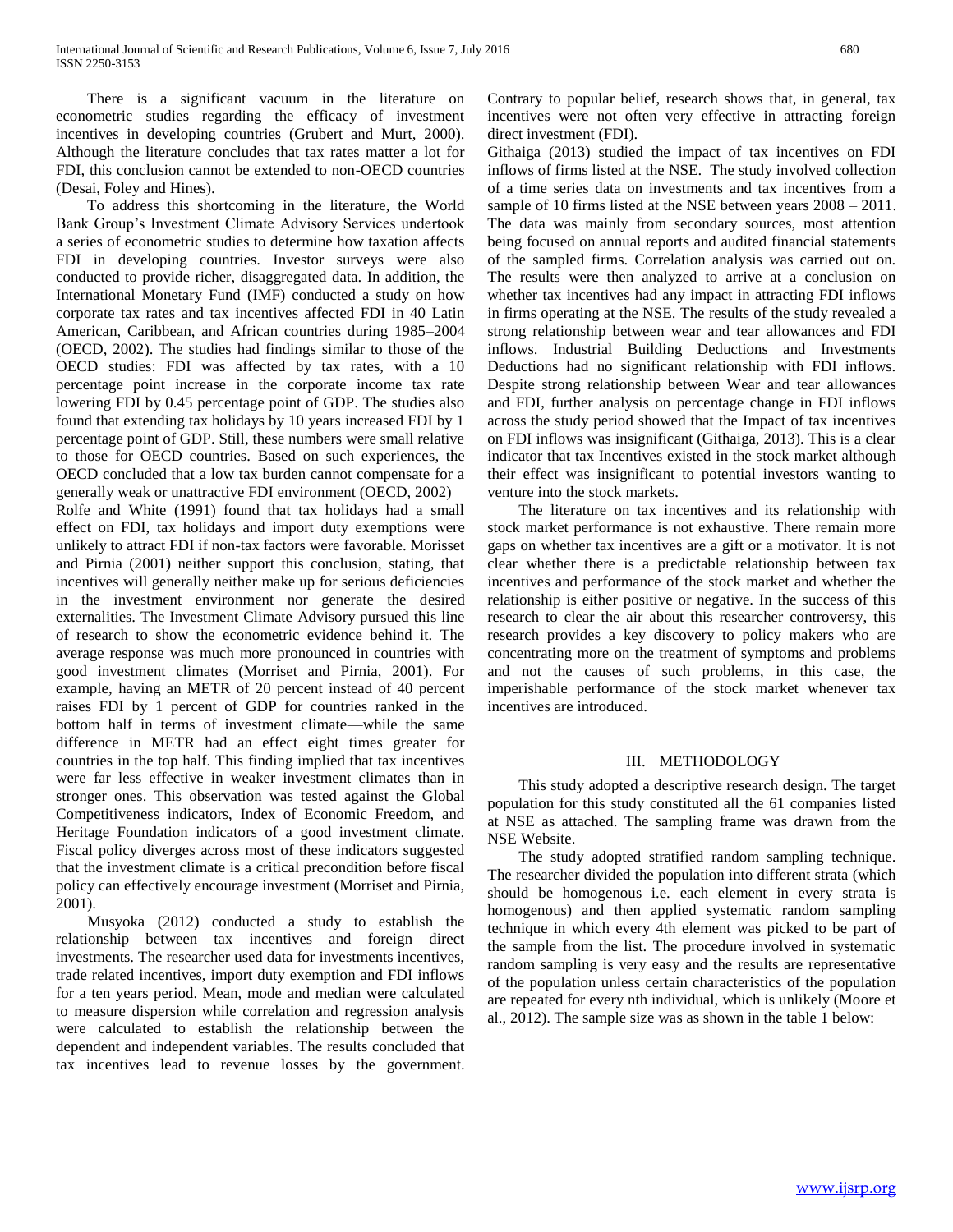| <b>STRATUM</b>    | A  | B        | $\mathcal{C}$ | D  | E  | F   | G              | H  |    | <b>TOTAL</b> |
|-------------------|----|----------|---------------|----|----|-----|----------------|----|----|--------------|
| Population        | 8  | $\Omega$ | 2             | 4  | 10 | 6   | $\overline{4}$ | 14 | 4  | 61           |
| <b>Size</b>       |    |          |               |    |    |     |                |    |    |              |
| Systematic size,  | 4  | 4        |               |    |    | 3   |                |    |    | 30           |
| every 2nd element |    |          |               |    |    |     |                |    |    |              |
| Respondents       | 20 | 20       | 5             | 10 | 25 | -15 | 10             | 35 | 10 | 150          |
| (10 managers)     |    |          |               |    |    |     |                |    |    |              |
| per firm)         |    |          |               |    |    |     |                |    |    |              |

**Table 1: Stratified Sample Size**

 The stratum A-I represents the 9 industries listed at NSE namely: Agricultural, Commercial and Services, Telecommunication and Technology, Automobiles and Accessories, Banking, Insurance, Investment, Manufacturing and Allied, Energy and Petroleum. 150 respondents were answerable to the questionnaires, these constituted 5 managers from each of the listed firms selected for the sample. The reason as to why managers were picked for this study is because they are the ones who were in a position to give the required critical information on the data relating to incentives and perceptions for the periods covering year 2003-2014. A sample of 30 companies which is 49.18% of the total population was used. This is far much greater than the 30% recommended (Mugenda&Mugenda, 2003).

 Primary data was collected through the use of questionnaires. The study preferred questionnaires because they are easy and cheaper to administer to respondents and are moreover convenient for collecting information within a short span of time. The questionnaire was divided into the main areas of investigation except the first part which captured the demographic characteristics of the respondents. Other sections were organized according to the major study objectives.

 Secondary data was collected from company websites, audited annual financial statements and company releases. According to Mugenda and Mugenda (2003), breaching confidentiality, is a matter of concern to all respondents. In view of this, the study withheld the names of the respondents and their respective view with utmost confidentiality.

 The study conducted a pilot test which helped to confirm if it was ready for full-scale implementation. The rule of the thumb is that 1% of the sample should constitute the pilot test. This comprised two respondents from the researchers' sample size. The pilot test served as a trial run for this study and helped to determine if any adjustments to implementation plan, any adaptations to the study are necessary and revealed unforeseen challenges that could arise during implementation and ensure that the study was well prepared to handle the issues that came up during the full-scale implementation. The aim of pilot test is to determine the validity and reliability of the instruments; this was achieved as below explained

 To test for validity, the study adopted Creswel (2003)'s criteria to ascertain validity of the study instruments the study. Strategies for validating the accuracy of research findings offered by Creswell (2003) included obtaining data from three different sources of information or triangulation, member checking, which involves having the research participants review final reports to determine accuracy, and documentation using rich, thick descriptions.

This study adopted the Cronbach (Alpha –  $\alpha$ ) model to test the reliability of the data. Brown (2002) indicates that Cronbach's alpha reliability coefficient normally ranges between 0 (if no variance is consistent) and 1 (if all variance is consistent). The closer the coefficient is to 1.0 the greater the internal consistency of the items in the scale. An alpha (α) score of 0.70 or higher is considered satisfactory (Gliem and Gliem, 2003). The findings of the internal reliability of the questionnaire showed an average of 0.7303 Cronbach's alpha value. This gave room for the researcher to pursue the research in full swing having proven that the instruments were reliable and valid, required no amendments to provide expected results.

 The dependent variable for this model was expressed as a percentage change in the stock market performance to a function of percentage changes in tax incentives.

 $y = f(\Phi 1)$ 

Where:

y= % Change in Stock Market Performance

Φ1= % Change in stock market tax incentives.

(1)

 After tabulating and analyzing data collected, analytical model was estimated. Percentage changes in dependent variable were multiplied by respective correlation coefficients and then summed up together with the error term and the constant term to arrive at percentage change in stock market investments. The analytical model used in the study is explained below.

(2)

General Analytical Model

 $y = \beta 0 + \beta 1 \Phi 1 + \varepsilon$ 

Where:

y = Change in Stock Market Performance

 $β0 =$  Constant term

 $β = Correlation coefficients$ 

 $\Phi$ 1 = Percentage change in stock market tax incentives

ε = Error term

 Correlation analysis is used to determine the level of association of two variables (Levin and Rubin, 1998). This analysis is the initial step in statistical modeling to determine the relationship between the dependent and independent variables. Prior to carrying out a multiple regression analysis, a correlation matrix was developed to analyze the relationships between the independent variables as this assisted in developing a prediction multiple model. Correlation analysis helped to detect any chance of multicollinearity. A correlation of  $\pm 1.0$  means there is a perfect positive or negative relationship (Hair et al., 2010). The values are interpreted between 0 (no relationship) and 1.0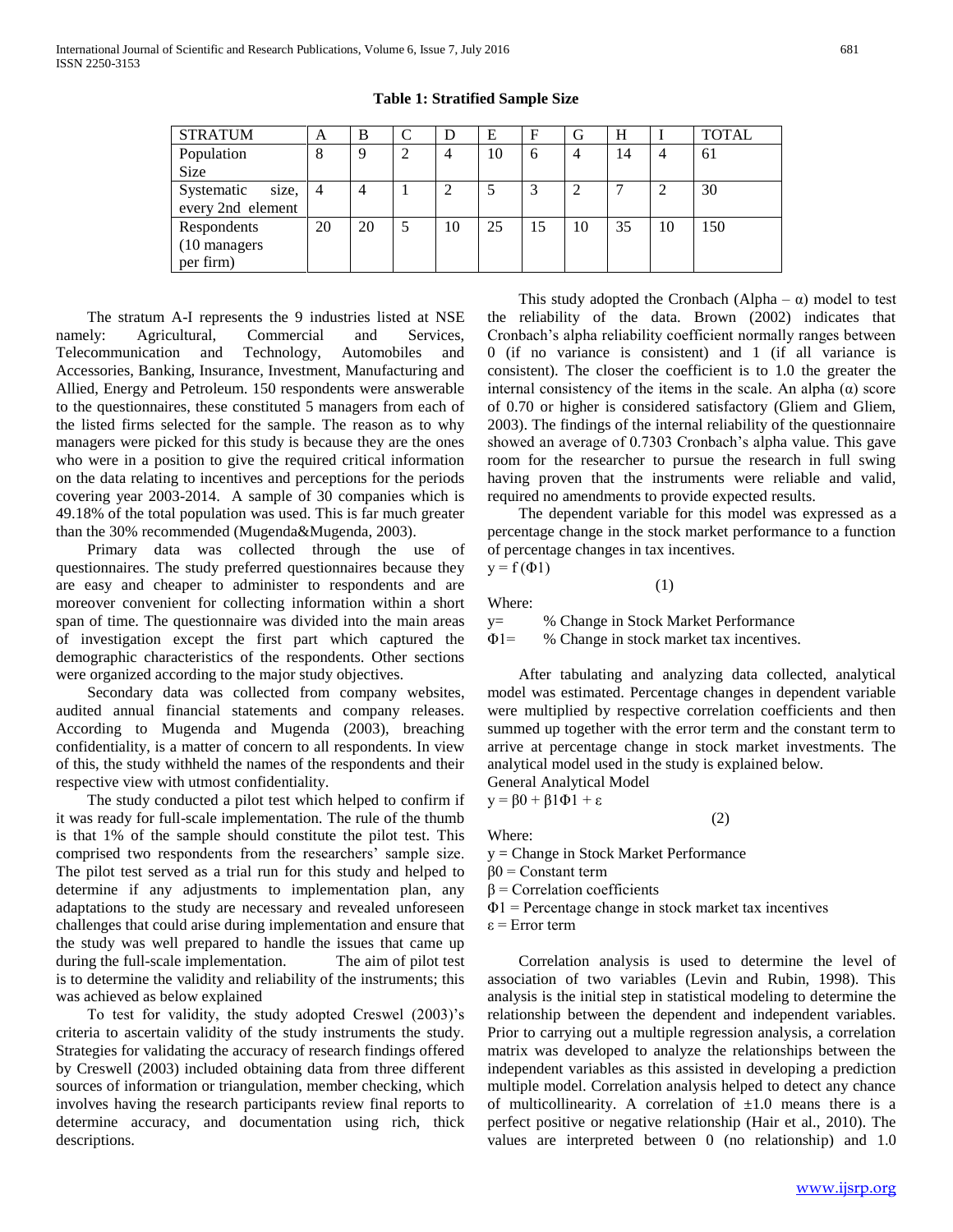(perfect relationship). The relationship is considered small when  $r = \pm 0.1$  to  $\pm 0.29$ , while the relationship is considered medium when  $r = \pm 0.3$  to  $\pm 0.49$ , and when  $r = \pm 0.5$  and above, the relationship is considered strong.

 Hausman test is a test conducted in panel data i.e. a combination of time series and cross sectional data to see if you should run a fixed effects model or a random effects model. Hausman test was conducted in this study to see whether to estimate a fixed effects model or a random effects model since data collected was panel data i.e. both cross section and time series data. The hypothesis to be tested was that the preferred model is fixed effects vs. the alternative the random effects. This was done using e-views. If the probability of the chi-square test is less than 0.05, then f this is  $< 0.05$  (i.e. significant) use fixed effects otherwise random effect.

 Multiple regression analysis is a statistical method utilized to determine the relationship between one dependent variable and one or more independent variables (Hair et al., 2010). This study employed multiple linear regression analysis using Return on Assets (ROA) and Return on Equity (ROE) as proxy for the firm's financial performance as dependent variables and the independent variable i.e. tax incentives

 Normality of the variables was examined using the skewness and kurtosis. According to Kline (2011), the univariate normality of variables can be assumed if the skewness statistic is within the interval (-3.0, 3.0) and the kurtosis statistic lying in the interval (-10.0, 10.0). The results of this test were presented in form of tables.

 The issue of multicollinearity may arise if two or more variables are highly correlated. It may affect the estimation of the regression parameters (Hair et al., 2010). Multicollinearity can be detected either by examining the correlation matrix or by the variance inflated factor (VIF). The most common multicollinearity detection test is the Variance Inflation Factor (VIF) for each independent variable. If the VIF is more than 10 for any independent variable, it indicates that this variable is highly explained by other variables and might be considered for exclusion from the model. For this study, VIF for each independent variable was done and all those variables whose VIF was found to be above the cut off value of 10 were excluded (Hair et al., 2010).

 Homoscedasticity and normality of residuals were checked using the Q-Q-Plot. The results of this test were presented in form of tables and graphs.

 The data was tabulated and classified accordingly in line with the objectives of the study (Kombo & Tromp, 2006). The coded, tabulated and classified data was subjected to both quantitative and qualitative analysis. Quantitative data analysis was helpful in data evaluation because it provides quantifiable and easy to understand the result. Quantitative data can be analyzed in a variety of different ways, which can help the researcher to meet his set objectives with much ease (Kombo & Tromp, 2006). Quantitative data was presented in through statistical techniques such as pie charts, tables and bar charts.

#### IV. FINDINGS, CONCLUSIONS AND RECOMMENDATIONS

 A total of 58% of the respondents argued that tax incentives did not motivate their firms to list at NSE. Tax reductions and exemptions were found to influence stock market performance. Many respondents disagreed with this illusion that their firms enjoyed tax incentives before listing at NSE. 54.2% of respondents argued that predictable, clear tax laws and transparent tax administration are also important than low tax rates when making listing in NSE.

 The findings correlate to Gale (1996)'s study that found that, although Incentives are provided to motivate investors; for investors, access to domestic markets, a good investment climate, security and stability, skilled labor, and other factors matter mostly. Many respondents asserted that the tax incentives were a gift and not a motivator to invest in NSE. As much as they serve as a point of reference while making listing decisions at NSE, they remain a symbol of donations and grants coming to reward investors for listing at NSE.

 Tax incentives were found to act as gifts to investors contrary to legislators' assumption that they are a motivator. Tax reductions and exemptions were found to influence stock market performance. Many respondents disagreed with this illusion that their firms enjoyed tax incentives before listing at NSE.

 The existence of predictable, clear tax laws and trans-parent tax administration were some of the most important factors identified and that investors take into consideration while listing in NSE. Also, a good investment climate, security and stability are important for investors to list. Therefore, tax incentives do not improve stock market performance at NSE.

 Having established that tax incentives are a gift and not a motivator, the study recommends to relevant policy makes to withdraw their provision. This will help in saving the tax loses which have been incurred in provision of this incentives and whose impact is futile since it's a white elephant investment.

 Research on tax incentives and stock market performance in developing countries is at its infant stages. In this regard, the researcher recommends an identical study on the effects of tax incentives on performance of stock markets using time series models such the autoregressive conditional heteroscedasticity (ARCH) models, with its extension to generalized autoregressive conditional heteroscedasticity (GARCH) models as introduced by Engle (1982) and Bollerslev (1986) respectively which accommodate the dynamics of conditional heteroscedasticity (the changing variance nature of the data) to determine if the results will be identical.

#### **REFERENCES**

- [1] Bollerslev, T. (1986).Generalized autoregressive conditional heteroscedasticity. Journal of Econometrics 31 (1986) 307-327. North-Holland
- [2] Capital Markets Authority (1985). Guidelines on corporate governance in public listed companies in Kenya.Kenya Gazette Notice.
- [3] Capital Markets Authority (1995). Guidelines on corporate governance in public listed companies in Kenya.Kenya Gazette Notice.
- [4] Capital Markets Authority (1996). Guidelines on corporate governance in public listed companies in Kenya.Kenya Gazette Notice.
- [5] Capital Markets Authority (1997). Guidelines on corporate governance in public listed companies in Kenya. Kenya Gazette Notice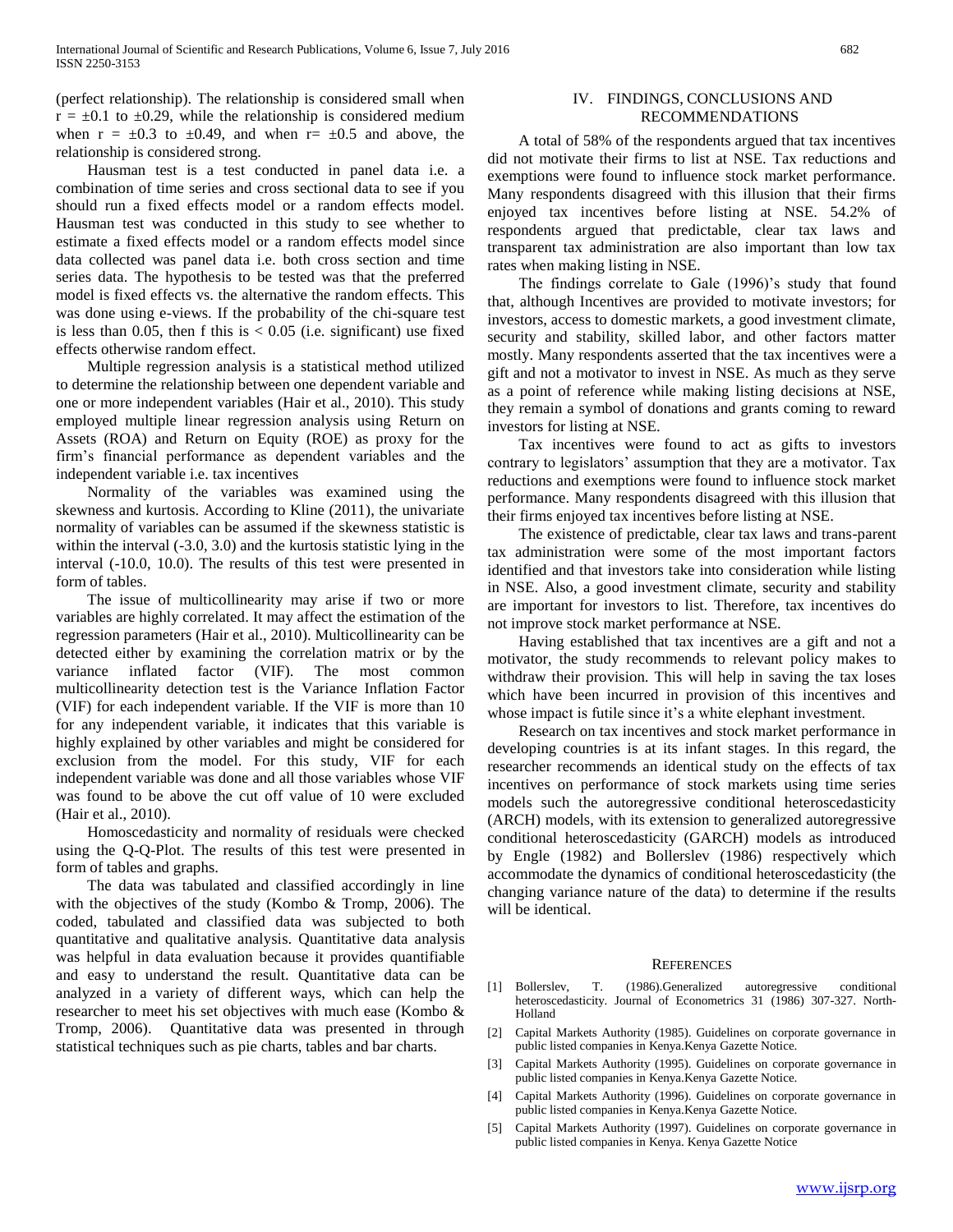- [6] Capital Markets Authority (2001). Annual Report 2000/20001: Kampala
- [7] Capital Markets Authority (2002). Guidelines on corporate governance in public listed companies in Kenya. Kenya Gazette Notice No. 369, 122-128.
- [8] Capital Markets Authority (2005). Guidelines on corporate governance in public listed companies in Kenya. Kenya Gazette Notice
- [9] Creswell, J. (2003). Research Design: Qualitative, quantitative and mixed methods approaches (2nd ed.). Thousand Oaks, CA: SAGE Publications.
- [10] Desai, Mihir A., C. Fritz Foley and James R. Hines Jr. (2006). Do tax havens divert economic activity? Economics Letters 90, 219-224.
- [11] Engle, R. (1982). Autoregressive Conditional Heteroscedasticity with Estimates of the Variance of United Kingdom Inflation. Journal of Econometrics, 1982, vol. 50, issue 4, pages 987-1007
- [12] Gale, D. (1996), "Equilibria and Pareto Optima of Markets with Adverse Selection," Economic Theory 7 (1996) 207-235
- [13] Gliem, J.A. &Gliem, R.R. (2003). Calculating, interpreting, and reporting Cronbach's Alpha Reliability Coefficient for Likert-Type Scales. Midwest Research to Practice Conference in Adult, Continuing, and Community Education
- [14] Githaiga, W. (2009). 'The impact of tax incentives on Foreign Direct Investments inflows of firms listed at the Nairobi Securities Exchange', Unpublished MBA Project, University of Nairobi.
- [15] Grubert, H. and Mutti, J. (2000), Do taxes influence where US corporations invest?, National Tax Journal 37, 475-488.
- [16] Hair, J., Black, W. C., Babin, B. J., & Anderson, R. E. (2010). Multivariate data analysis (7th ed.). Upper saddle. River, New Jersey: Pearson Education International.
- [17] Hassett, K.A., and Hubbard, R.G. (2002)."Tax policy and business investment." Handbook of Public Economics 2: 1293-1343
- [18] Hines, J.R. (1997), Tax Policy and the Activities of Multinational Corporations, in: A.J. Auerbach (ed.), Fiscal Policy: Lessons from Economic Research, MIT Press, Cambridge, 401 – 445.
- [19] Klemm, A. (2009). Causes, Benefits, and Risks of Business Tax Incentives. IMF Working Paper, WP/09/21
- [20] KRA (2009). Taxation and foreign direct investment a synthesis of empirical research: CPB Discussion Paper. Hague: Mooij R.A. and Ederveen S.
- [21] Kombo, D.K & Tromp, D.L.A (2006). Proposal and Thesis Writing: An Introduction. Nairobi: Paulines Publications Africa, 10-45
- [22] Levin, R. I. and D. S. Rubin (1998), Statistics for Management, 7th ed., Upper saddle River, New Jersey: Prentice Hall International Inc.
- [23] Morriset, J., &Pirnia, N. (2001). "How tax policy and Incentives affect foreign direct investment: A review in Allen, N.,
- [24] Morriset, J., Pirnia, N. & Wells, L (2001) 'Using Tax Incentives to compete for Foreign Direct Investment\_Are they worthy the cost?FLASS occassional Paper 15. Washington D.C.: Foreign Investment Advisory Service.
- [25] Moore, S., Neville, C., Murphy, M., and Connolly, C. (2010). The ultimate study skills handbook. Maidenhead: Open University Press.
- [26] Mugenda&Mugenda (2003) Research Methods: Acts Press, Nairobi.
- [27] Musyoka, K. (2012). "The relationship between tax incentives and foreign direct investment in Kenya".Unpublished MBA Project, University of Nairobi.
- [28] Noble, E. & White, M. (2012). Addressing the Financial Consequences of Cancer: Qualitative Evaluation of a Welfare Rights Advice Service. PLoS ONE 7(8): e42979. doi:10.1371/journal.pone.0042979
- [29] OECD (2002), OECD Annual Report 2002, OECD Publishing, Paris. DOI: http://dx.doi.org/10.1787/annrep-2002-en

#### **AUTHORS**

**First Author** – Ondabu Ibrahim Tirimba, Department of Economics, Accounts and Finance, Jomo Kenyatta University of Agriculture and Technology, Nairobi, Kenya

**Second Author** – Dr. Willy Muturi, Department of Economics, Accounts and Finance, Jomo Kenyatta University of Agriculture and Technology, Nairobi, Kenya

**Third Author** – Dr. Kisaka Erastus Sifunjo, Department of Finance and Accounting, University of Nairobi, Kenya

#### **APPENDIX I: SUPPORTING TABLES AND FIGURES FOR FIGURES**

4.1.1 Response Rate

#### **Table 4.1: Response Rate**



#### **4.1.2 Gender of Respondents**



**Figure 4.1: Gender of Respondents**

#### **4.1.3 Educational Levels of Respondents**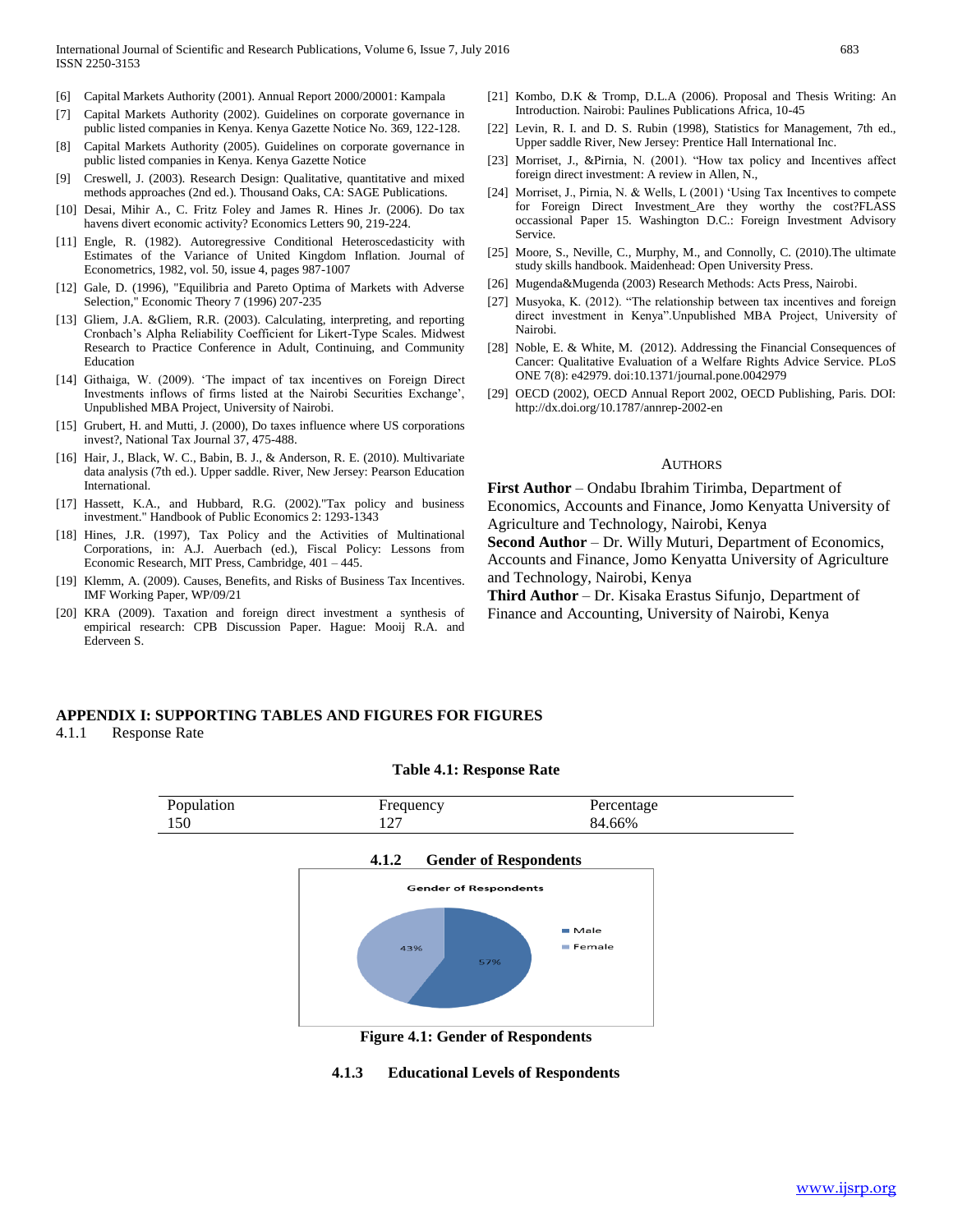

**Figure 4.2: Education Levels of Respondents 4.1.4 Age of Respondents**



**Figure 4.3: Age of Respondents**

# 4.1.5 Duration of Stay in Current Department

## **Table 4 2: Duration in Current Department**

|                | Duration | Total  |        |        |              |     |
|----------------|----------|--------|--------|--------|--------------|-----|
| Department     | l year   | 2 year | 3 year | 4 year | $>= 5$ years |     |
| Administration | 13       |        | 13     |        |              | 42  |
| Finance        |          |        | 12     |        |              | 29  |
| IТ             |          |        |        |        |              |     |
| Sales<br>&     |          | 11     | 17     |        | 8            | 47  |
| Marketing      | 6        |        |        |        |              |     |
| Total          | 31       | 22     | 43     | 10     | 18           | 127 |

4.1.6 Duration of Service in Current Position

## **Table 4 3: Duration of Service in Current Position**

| Gender | Duration |        |        |        |             |       |  |
|--------|----------|--------|--------|--------|-------------|-------|--|
|        | 1 year   | 2 year | 3 year | 4 year | $>=5$ years | Total |  |
| Female | 12       | 10     | 13     | 18     | 7           | 51    |  |
| Male   | 14       | 18     | 14     | 14     | 16          | 76    |  |
| Total  | 26       | 26     | 27     | 32     | 23          | 127   |  |

4.1.7 Tax Incentives and Performance

4.1.7.1 Tax Incentives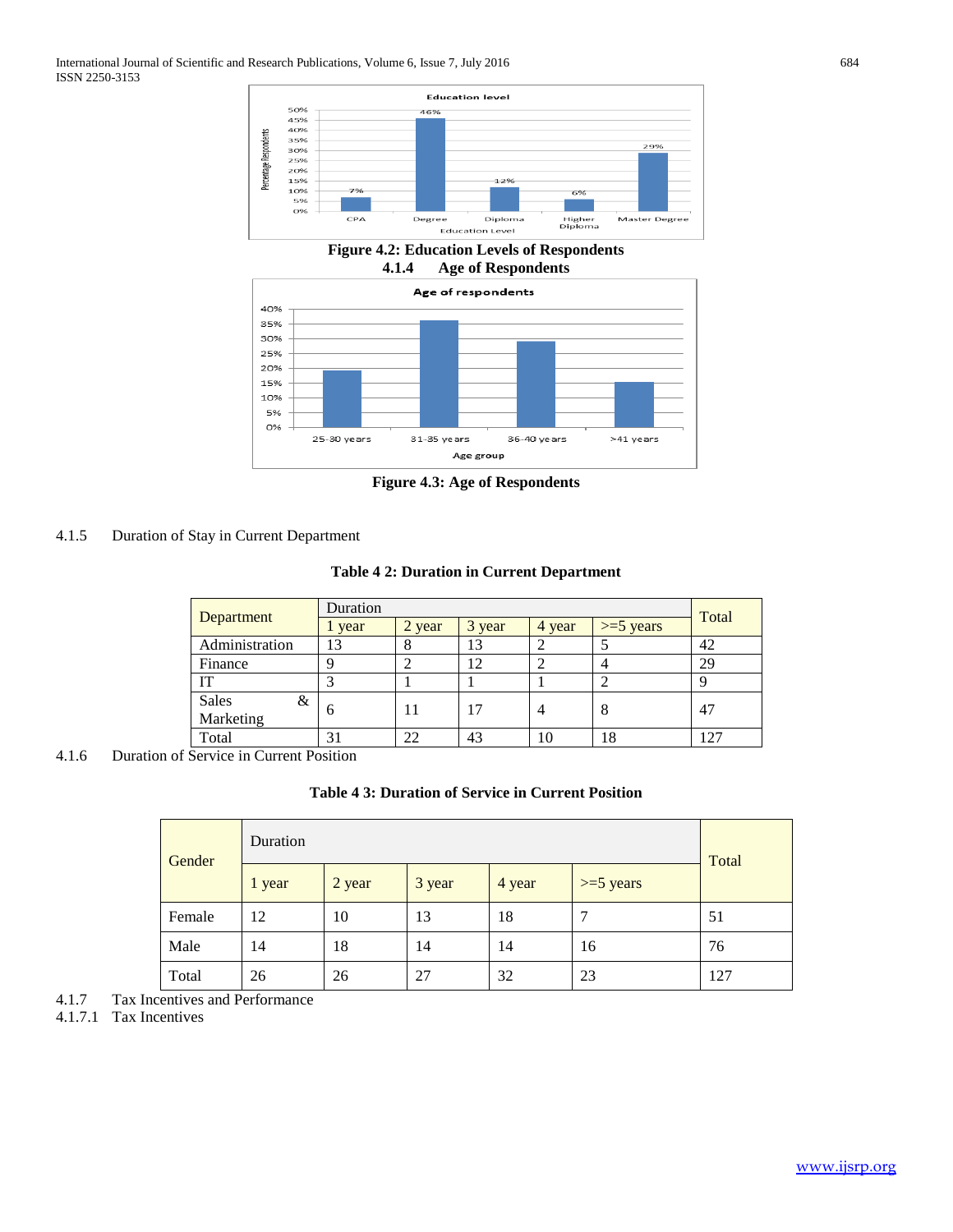# **Table 4 4: Tax Incentives**

| Ranking         |       |                 |       |                         |  |
|-----------------|-------|-----------------|-------|-------------------------|--|
| <b>Strongly</b> |       | <b>Strongly</b> |       | <b>Neither</b><br>Agree |  |
| Agree           |       | <b>Disagree</b> |       | nor Disagree            |  |
|                 |       |                 |       |                         |  |
| 8%              | 19%   | 15%             | 52%   | 6%                      |  |
|                 |       |                 |       |                         |  |
|                 |       |                 |       |                         |  |
| 21%             | 8%    | 56%             | 12%   | 3%                      |  |
|                 |       | $0\%$           |       | $0\%$                   |  |
| 100\%           | $0\%$ |                 | $0\%$ |                         |  |
|                 |       |                 |       |                         |  |
| 17%             | 23%   | 29%             | 31%   | 0%                      |  |
|                 |       |                 |       |                         |  |
|                 |       | $0\%$           |       |                         |  |
|                 |       |                 |       |                         |  |
| 54.2%           | 45.8% |                 | $0\%$ | $0\%$                   |  |
|                 |       | Agree           |       | <b>Disagree</b>         |  |

4.1.7.2 Tax Incentives as a Gift or a Motivator



**Figure 4.4: Tax Incentives as a Gift or Motivator**

# 4.1.7.3 Percentage Change in Incentives

|  |  | Table 4 5: Percentage Change in Incentives |  |  |  |
|--|--|--------------------------------------------|--|--|--|
|--|--|--------------------------------------------|--|--|--|

| Year | Percentage change in incentives made during the years 2003-2014. |                     |                           |  |  |  |  |  |
|------|------------------------------------------------------------------|---------------------|---------------------------|--|--|--|--|--|
|      | Net capital investment amount                                    | <b>Total assets</b> | <b>Total stock Equity</b> |  |  |  |  |  |
| 2003 | 8%                                                               | 12%                 | 13%                       |  |  |  |  |  |
| 2004 | 14%                                                              | 10%                 | 17%                       |  |  |  |  |  |
| 2005 | 21%                                                              | $-8\%$              | 2%                        |  |  |  |  |  |
| 2006 | 10%                                                              | 25%                 | 7.7%                      |  |  |  |  |  |
| 2007 | 6.50%                                                            | 4.7%                | 1.4%                      |  |  |  |  |  |
| 2008 | $-11.3%$                                                         | 15%                 | 18.7%                     |  |  |  |  |  |
| 2009 | 10%                                                              | 17%                 | 12%                       |  |  |  |  |  |
| 2010 | 12%                                                              | 8%                  | $-8\%$                    |  |  |  |  |  |
| 2011 | 1.35%                                                            | 8%                  | 9.3%                      |  |  |  |  |  |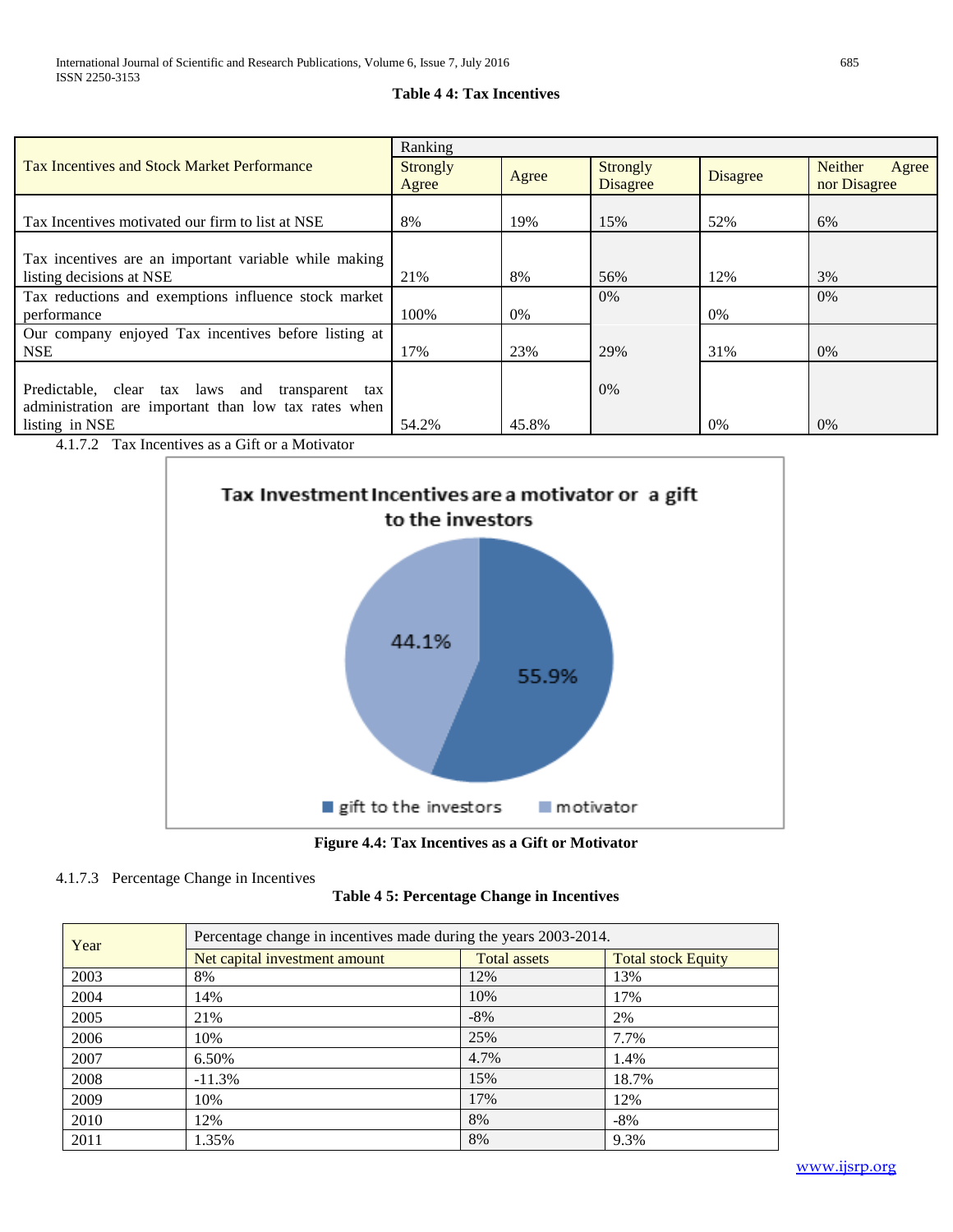International Journal of Scientific and Research Publications, Volume 6, Issue 7, July 2016 686 ISSN 2250-3153

| 2012    | 5.40%     | 12%   | 6.1%  |
|---------|-----------|-------|-------|
| 2013    | 8.26%     | 2%    | 14%   |
| 2014    | $-4.90\%$ | 3.7%  | 7.9%  |
| Average | 6.72%     | 9.10% | 8.42% |

## 4.1.7.4 Dividends, Retained Earnings, Equity, Income, Growth



**Figure 4.5: Dividends, Retained Earnings, Income, Equity, Growth**

## 4.1.7.5 Market Capitalization, Turnover Ratios and Stock Index



**Figure 4.6: Average Change in Incentives**

## 4.1.7.6 Descriptive Statistics of Stock Market Incentives

**Table 4.5: Descriptive Statistics of Stock Market performance**

| Variable       |     | Mean  | Median | Minimum | Maximum | Standard<br>Deviation |
|----------------|-----|-------|--------|---------|---------|-----------------------|
| Tax incentives | 127 | 0.177 | 0.140  | 2.000   | 0.930   | 0.153                 |

# 4.2 Inferential Statistics

4.2.1 Diagnostic Tests

4.2.1.1 Normality Tests (Shapiro-Wilk Test)

## **Table 4.6: Shapiro-Wilk Test on Market Capitalization**

| Kolmongrov-Smirnova |    |            | Shapiro-Wilk     |    |                     |
|---------------------|----|------------|------------------|----|---------------------|
| <b>Statistic</b>    | Df | Sig.       | <b>Statistic</b> |    | $\mathbf{D}$ f Sig. |
| Data 0.137          |    | 126 0.200a | 0.946            | 20 | 0.316               |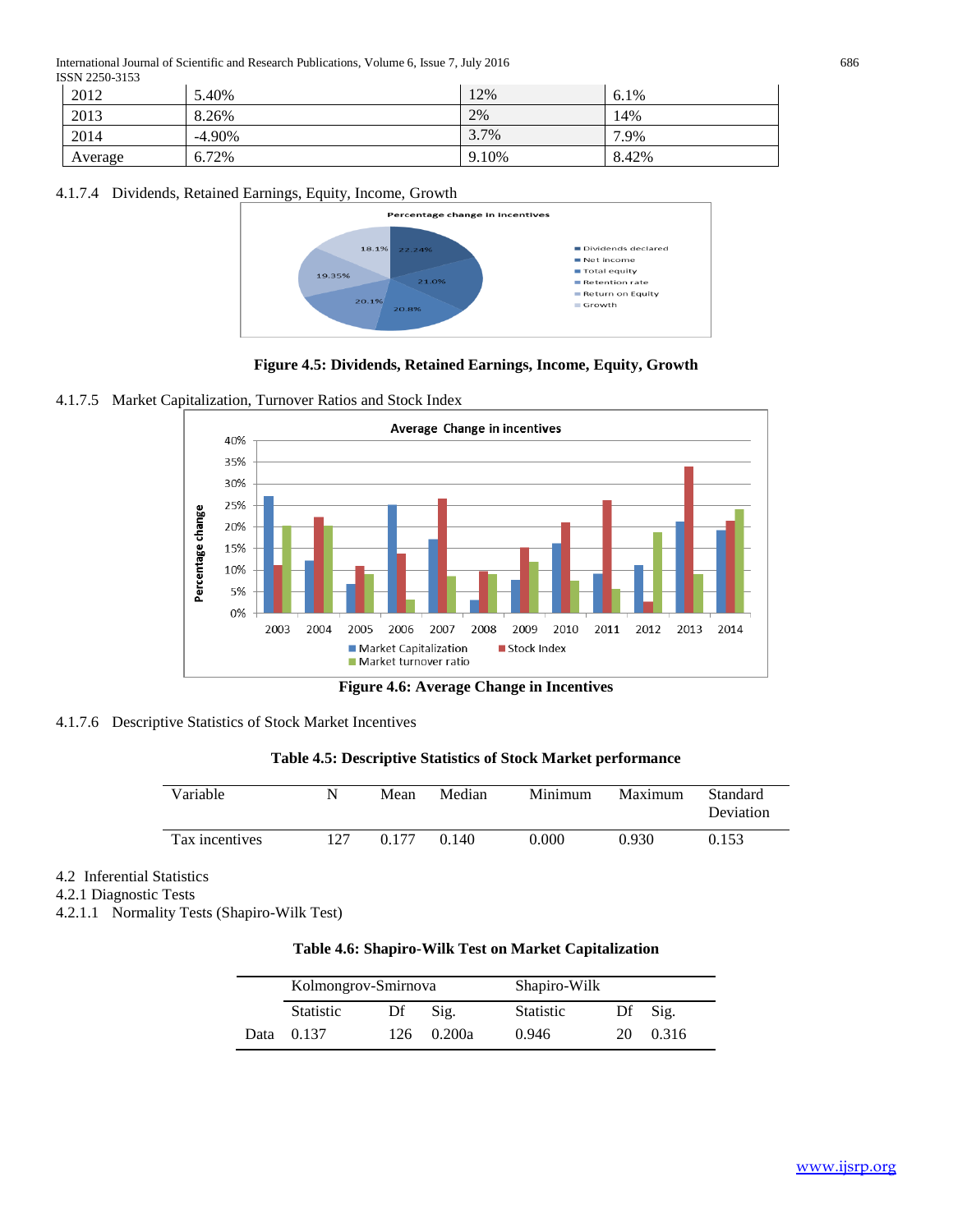

## **Figure 4.7: Stock market distributions**

## 4.2.1.2 Reliability Tests

| TT.<br>Variables  | ronbach: |
|-------------------|----------|
| Tax<br>Incentives | 701      |

#### 4.2.1.3 Hausman Test

Table 4.7: Test for correlated cross-section random effects

| <b>Test Summary</b>  | Chi-Sq.<br><b>Statistic</b> | $Chi-Sq. d.f.$ | Prob.   |
|----------------------|-----------------------------|----------------|---------|
| Cross-section random | 3.2267                      |                | 0.26543 |
|                      |                             |                |         |

4.2.1.4 Autocorrelation Tests

4.2.1.4.1 Autocorrelation Test on Stock Market Index

Table 4.8: Autocorrelation on Stock Market Index

| Model |               | R Square | Adjusted<br>Square | RStd. Error of theDurbin-Watson<br>Estimate |       |
|-------|---------------|----------|--------------------|---------------------------------------------|-------|
|       | $233^{\rm a}$ | .054     | .064               | 3871.9148970                                | 2.081 |

a. Predictors: (Constant), Unstandardized Residual, Unstandardized Residual, Unstandardized Residual

b. Dependent Variable: stock market performance

| 4.2.1.4.2 | Autocorrelation Test on Market Capitalization       |  |
|-----------|-----------------------------------------------------|--|
|           | Table 4.9: Autocorrelation on Market Capitalization |  |

| Model |               | R Square | Adiusted<br>Square | RStd. Error of the Durbin-Watson<br>Estimate |  |
|-------|---------------|----------|--------------------|----------------------------------------------|--|
|       | $067^{\circ}$ | 065      | 092                | 1.9956685                                    |  |

a. Predictors: (Constant), Unstandardized Residual, Unstandardized Residual, Unstandardized Residual

b. Dependent Variable: Market capitalization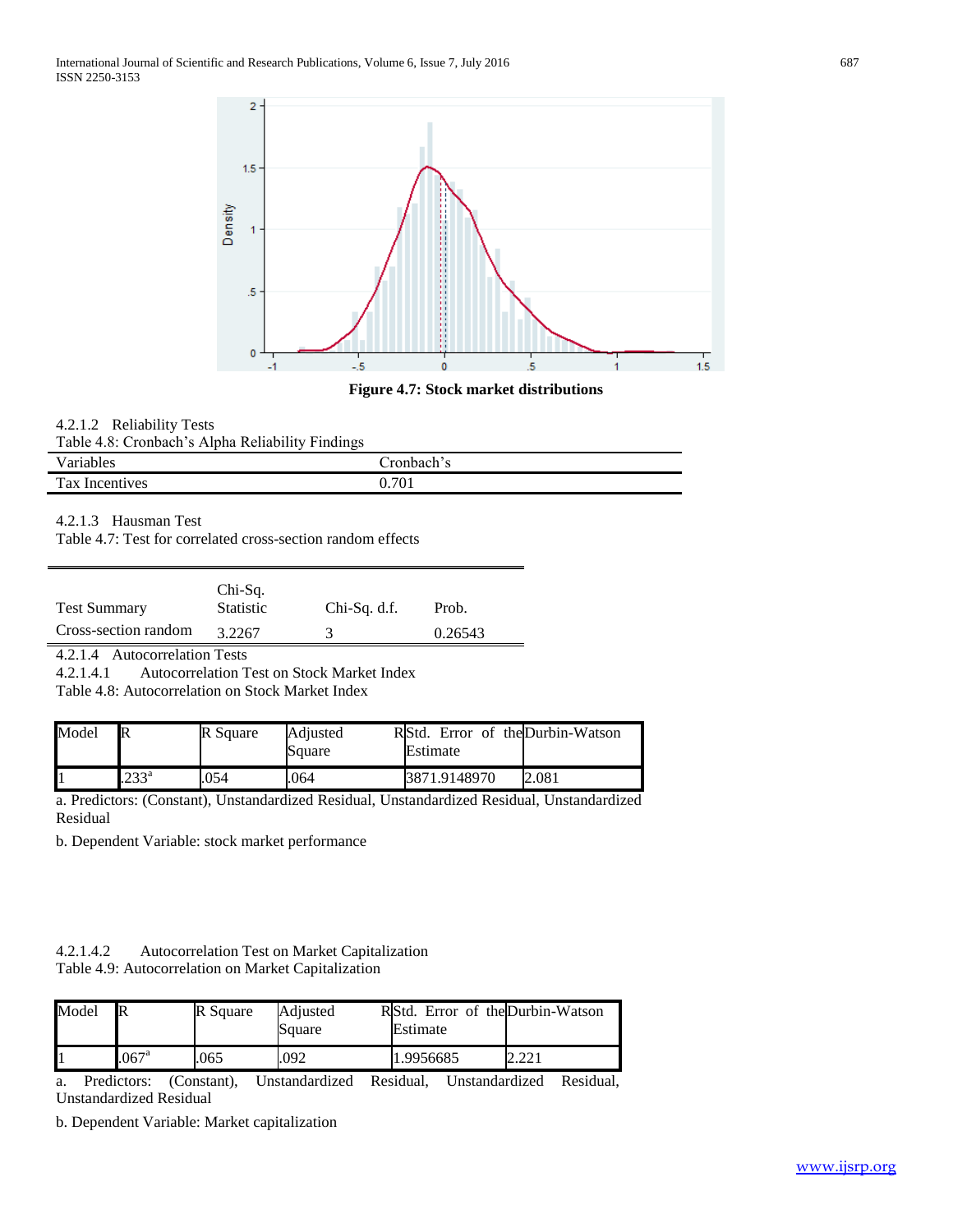#### Table 4. 10: Autocorrelation on Stock Market Turnover

| Model | R                     | R Square | Adiusted<br>Square | RStd. Error of the Durbin-Watson<br>Estimate |      |
|-------|-----------------------|----------|--------------------|----------------------------------------------|------|
|       | $(0.49)$ <sup>a</sup> | .055     | .073               | 0.6238741                                    | .946 |

a. Predictors: (Constant), Unstandardized Residual, Unstandardized Residual, Unstandardized Residual

b. Dependent Variable: Market capitalization

4.2.1.5 Multicollinearity Tests

4.2.1.5.1 Multicollinearity Test on Stock Market Index

Table 4.11: Multicollinearity on Stock Market Index

| Model |                | Unstandardized<br>Coefficients |               | Standardized<br>Coefficients | $\mathbf{r}$ | Sig.  | Collinearity<br><b>Statistics</b> |       |
|-------|----------------|--------------------------------|---------------|------------------------------|--------------|-------|-----------------------------------|-------|
|       |                | B                              | Std.<br>Error | <b>B</b> eta                 |              |       | Tolerance                         | VIF   |
|       | (Constant)     | 934.67                         | 732.495       |                              | 1.276        | 0.214 |                                   |       |
|       | Tax incentives | 0.229                          | 7.304         | 0.006                        | 0.031        | 0.975 | 0.991                             | 1.009 |

## 4.2.1.5.2 Multicollinearity Test on Market Capitalization

#### Table 4.12: Multicollinearity on Market Capitalization

| Model |                | Unstandardized<br>Coefficients |            | Standardized<br>Coefficients |       | Sig.  | Collinearity S |
|-------|----------------|--------------------------------|------------|------------------------------|-------|-------|----------------|
|       |                |                                | Std. Error | <b>B</b> eta                 |       |       | Tolerance      |
|       | Constant)      | 3.293                          | 1.944      |                              | .694  | 0.108 |                |
|       | Tax incentives | 0.149                          | 0.178      | 0.537                        | 0.836 | 0.414 | 0.131          |

## 4.2.1.5.3 Multicollinearity Test on Stock Market Turnover Ratio

## Table 4.13: Multicollinearity on Market Turnover

| Model |                | Unstandardized<br>Coefficients |            | Standardized<br>Coefficients |       | Sig.  | <b>Collinearity Statistics</b> |            |
|-------|----------------|--------------------------------|------------|------------------------------|-------|-------|--------------------------------|------------|
|       |                | В                              | Std. Error | <b>B</b> eta                 |       |       | Tolerance                      | <b>VIF</b> |
|       | (Constant)     | 4.163                          | 2.675      |                              | 1.762 | 0.423 |                                |            |
|       | Tax incentives | 0.586                          | . 643      | .653                         | 0.543 | 0.123 | 0.543                          | 2.432      |

4.2.2 Stock Market Turnover ratio

4.2.2.1 Multiple Regression Coefficients Model

Table 4.16: Regression coefficients for Stock Market performance

| ຼ<br>Model     |                             |            |                              |          |       |
|----------------|-----------------------------|------------|------------------------------|----------|-------|
|                | Unstandardized Coefficients |            | Standardized<br>Coefficients |          |       |
|                | B                           | Std. Error | <b>B</b> eta                 | T        | Sig.  |
| (Constant)     | 1.123                       | 1.871      |                              | 0.600    | 0.062 |
| Tax incentives | $-2.832$                    | 1.645      | $-0.322$                     | $-1.722$ | 0.241 |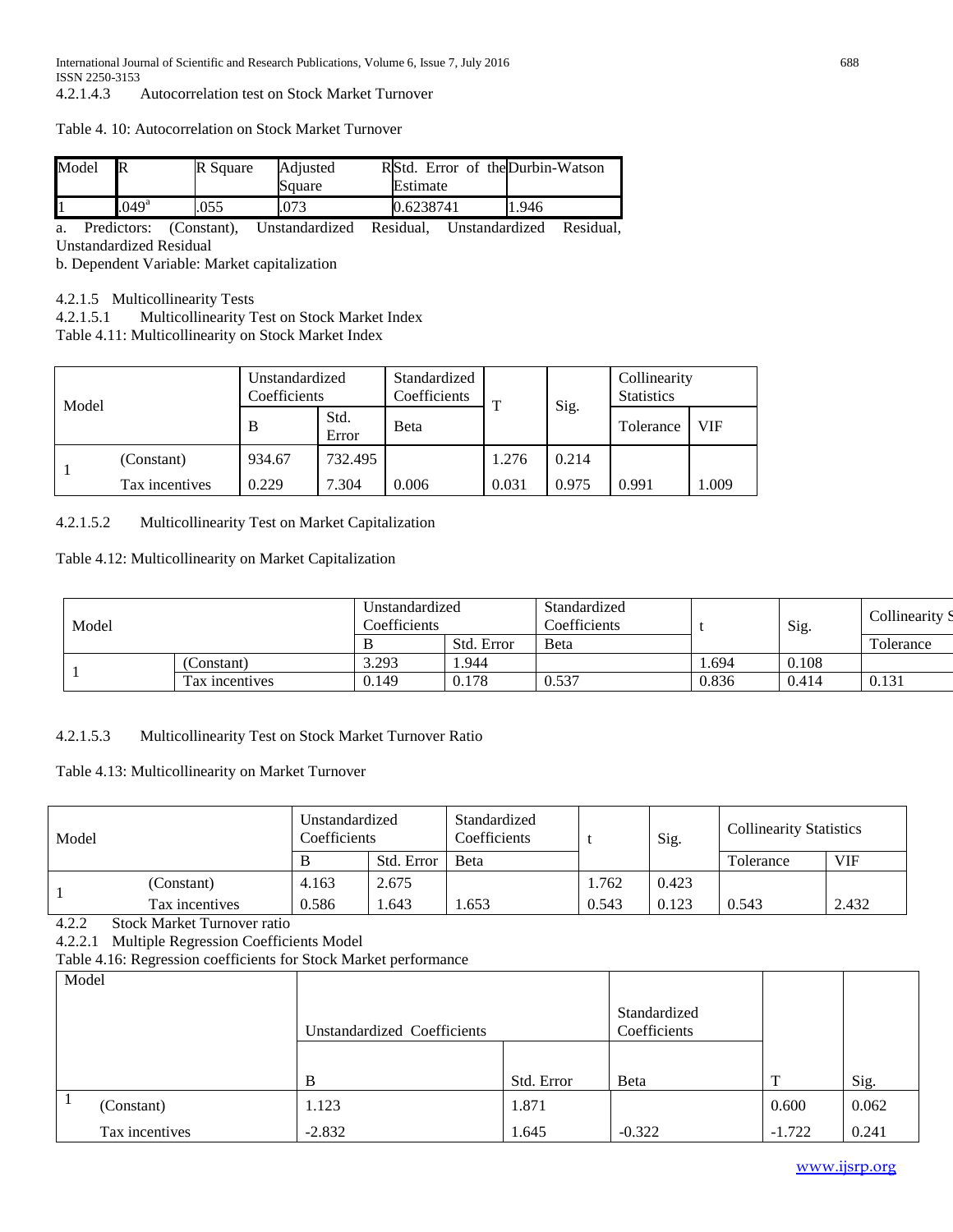

Figure 4.8: Regression for Market capitalization on incentives

|                                    | Table 4.17. T-test Stock Market performance and incentives |       |                              |            |               |            |            |  |  |  |  |  |
|------------------------------------|------------------------------------------------------------|-------|------------------------------|------------|---------------|------------|------------|--|--|--|--|--|
|                                    |                                                            |       | T-test for equality of means |            |               |            |            |  |  |  |  |  |
|                                    |                                                            | DF    | P-value                      | Mean       | Std.<br>Error | 95%        | Confidence |  |  |  |  |  |
|                                    |                                                            |       | $(2-tailed)$                 | Difference | Difference    | Interval   | of<br>the  |  |  |  |  |  |
|                                    |                                                            |       |                              |            |               | Difference |            |  |  |  |  |  |
|                                    |                                                            |       |                              |            |               | Lower      | Upper      |  |  |  |  |  |
| Equal<br>assumed                   | variances                                                  | - 126 | 0.001                        | 0.6504     | 0.5967        | 0.5507     | 1.856      |  |  |  |  |  |
| Equal variances not 162<br>assumed |                                                            |       | 0.001                        | 0.6504     | 0.5967        | 0.5511     | 1.852      |  |  |  |  |  |

Table 4.17: T-test Stock Market performance and incentives

#### 4.2.2.2 T-test for Incentives' Equality of Means

Table 4.18 : Incentives on Stock Market Index

|                             |       | t-test for Equality of Means |         |                 |                           |       |                                                     |       |  |  |
|-----------------------------|-------|------------------------------|---------|-----------------|---------------------------|-------|-----------------------------------------------------|-------|--|--|
|                             |       | DF                           | P-value | Mean Difference | Std.<br><b>Difference</b> | Error | 95% Confidence Interval of the<br><b>Difference</b> |       |  |  |
|                             |       |                              |         |                 |                           |       | Lower                                               | Upper |  |  |
| Equal variances assumed     | 3.558 | 126                          |         | 0.337           | 0.6044                    |       | 1.8796                                              | 2.653 |  |  |
| equal variances not assumed | 3.558 | l 26                         |         | 0.337           | 0.6044                    |       | . 881                                               | 2.655 |  |  |

# 4.2.2.3 T-Test on Market Capitalization

Table 4.19 : T-test on Market Capitalization

|                           |       | t-test for Equality of Means |          |            |                   |       |                   |       |            |  |
|---------------------------|-------|------------------------------|----------|------------|-------------------|-------|-------------------|-------|------------|--|
|                           | ᠇᠇    | Df                           | P-value  | Mean       | Std.              | Error | 95%               |       | Confidence |  |
|                           |       |                              |          | Difference | <b>Difference</b> |       | Interval          | of    | the        |  |
|                           |       |                              |          |            |                   |       | <b>Difference</b> |       |            |  |
|                           |       |                              |          |            |                   |       | Lower             |       | Upper      |  |
| variances<br>Equal        | 3.757 | 126                          | $\Omega$ | 2.013      | 0.5359            |       | 0.9345            | 3.092 |            |  |
| assumed                   |       |                              |          |            |                   |       |                   |       |            |  |
| Equal variances not 3.757 |       | 126                          | $\Omega$ | 2.013      | 0.5359            |       | 0.9345            | 3.092 |            |  |
| assumed                   |       |                              |          |            |                   |       |                   |       |            |  |

4.2.2.4 Correlation Matrix for Stock market performance

Table 4.20: Correlation matrix for stock market performance

|                                        |                | Stock market Index |                |            |            |            |  |  |  |
|----------------------------------------|----------------|--------------------|----------------|------------|------------|------------|--|--|--|
| Pearson Correlation                    |                | Stock market       |                | Liquidity  | Growth     | visibility |  |  |  |
|                                        |                | Index              | Tax incentives | incentives | incentives | incentives |  |  |  |
| Pearson Correlation<br>Sig. (1-tailed) | Tax incentives |                    | $-0.321$       | 0.278      | $-0.02$    |            |  |  |  |
| Sig. (1-tailed)                        | Tax incentives |                    | 0.019          | 0.037      | 0.108      | 0.108      |  |  |  |